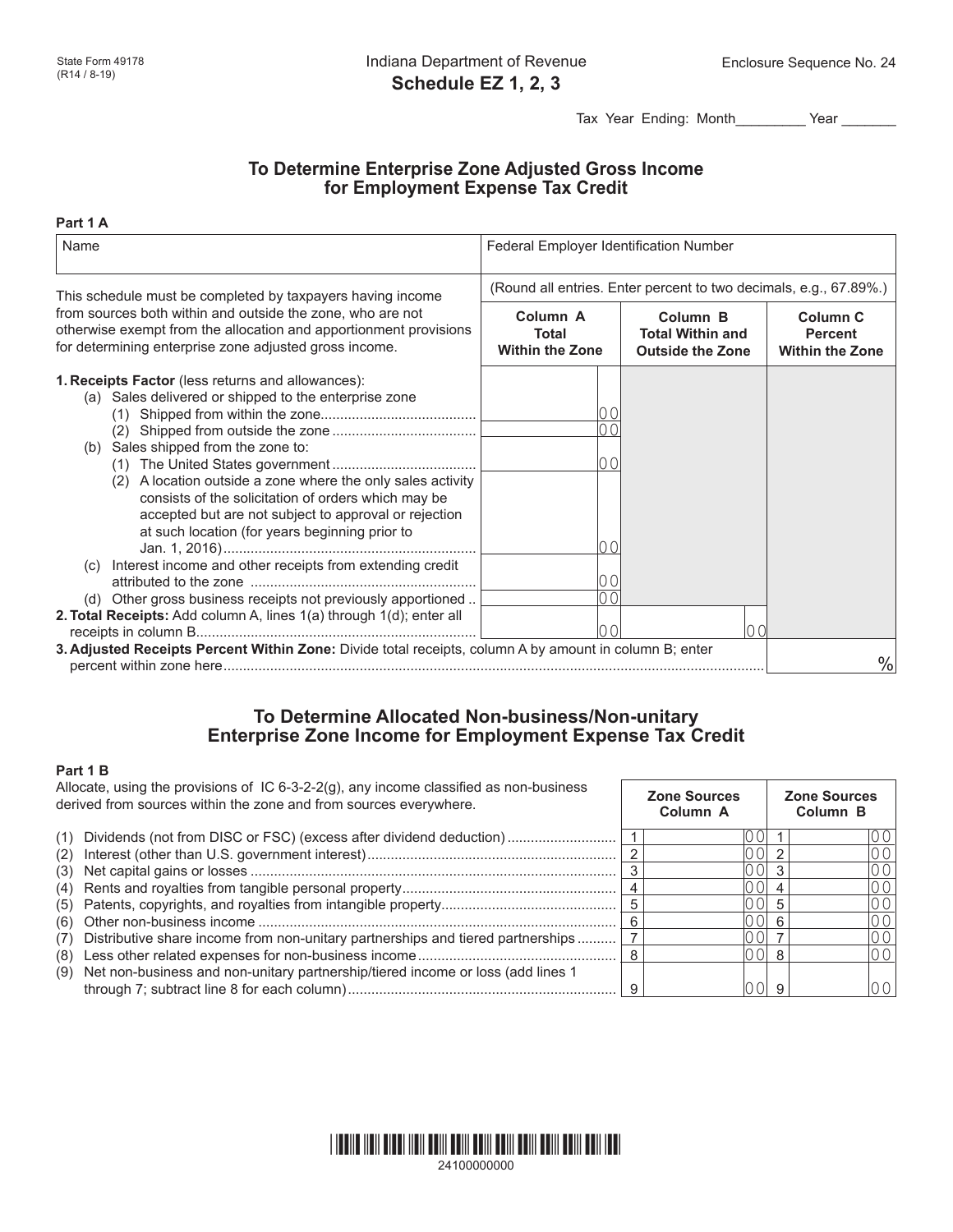### **Part 2 Enterprise Zone Employment Expense Tax Credit Calculation**

| Name                                                                                                                                                                                                                                                                                                                                                                                                                                                                             |  | Federal Employer Identification Number |                                                   |                |                                                                            |                                                                                              |
|----------------------------------------------------------------------------------------------------------------------------------------------------------------------------------------------------------------------------------------------------------------------------------------------------------------------------------------------------------------------------------------------------------------------------------------------------------------------------------|--|----------------------------------------|---------------------------------------------------|----------------|----------------------------------------------------------------------------|----------------------------------------------------------------------------------------------|
| $\Box$ S Corp. Form IT-20S*<br>*Pass-through entities<br>Indicate type of income tax return to be filed by employer (Check one):<br>$\Box$ Individual Form IT-40<br>Partnership Form IT-65*<br>Nonprofit Form IT-20NP<br>$\Box$ Financial Institution Form FIT-20<br>Fiduciary Form IT-41*<br>Corporation Form IT-20                                                                                                                                                             |  |                                        |                                                   |                |                                                                            |                                                                                              |
| Location Name of Enterprise Zone(s) or Airport Development Zone<br><b>Base Period</b><br><b>Base Period</b><br>Year<br><b>Qualified Wages</b>                                                                                                                                                                                                                                                                                                                                    |  |                                        | <b>Current Tax Year</b><br><b>Qualified Wages</b> |                |                                                                            |                                                                                              |
| 1. Qualifying wages attributed to zone (pass-through entities enter zero<br>on line 1a)                                                                                                                                                                                                                                                                                                                                                                                          |  |                                        | 1a                                                |                | $001$ 1b<br>$\overline{2}$<br>3                                            | 0 <sub>0</sub><br>0 <sub>0</sub><br>0 <sub>0</sub>                                           |
| 4. Number of qualified employees (except for pass-through entities, number first employed after                                                                                                                                                                                                                                                                                                                                                                                  |  |                                        | 4                                                 | 0 <sub>0</sub> |                                                                            |                                                                                              |
| 6. Current year federal adjusted gross income after Indiana modifications<br>Entities subject to insurance premium tax or financial institutions tax skip to line 15<br>7. Non-business income from all sources from Part 1B, line 9 of column B<br>9. Apportionment percentage from Part 1A, line 3 for taxable year<br>11. Non-business enterprise zone income from Part 1B, line 9 of column A<br>13. Total "enterprise zone adjusted gross income" (add line 10 and line 11; |  |                                        | 6<br>7<br>8<br>9<br>10<br>11<br>12<br>13          |                | 5<br>00<br>00<br>$\overline{00}$<br>$\frac{0}{6}$<br>00<br>00<br>ool<br>00 | 0 <sub>0</sub><br>Line 9:<br>apportionment<br>formula in effect<br>for your taxable<br>year. |
| 14. Enterprise zone adjusted gross income tax (multiply line 13 by tax rate). See                                                                                                                                                                                                                                                                                                                                                                                                |  |                                        | 14                                                | 0 <sub>0</sub> |                                                                            |                                                                                              |
| 15. This is your qualified state tax liability: Enter the amount from line 14, the net<br>financial institution tax, or insurance premium tax attributed to the enterprise zone.                                                                                                                                                                                                                                                                                                 |  |                                        | 15                                                | 0 <sub>0</sub> |                                                                            |                                                                                              |
| 16. Enter the lesser of line 5 (plus applied carryover credit) or line 15. If line 15<br>exceeds line 5, add your available unused carryover credit from other tax years,<br>(Carry this amount to the appropriate credit entry line on the annual corporate or individual income<br>tax return. Pass-through entities with no income tax liabilities enter the pro rata share of credit from                                                                                    |  |                                        | 16                                                | 0 <sub>0</sub> |                                                                            |                                                                                              |
| line 5 above, on Form IN K-1.)                                                                                                                                                                                                                                                                                                                                                                                                                                                   |  |                                        |                                                   |                | 17                                                                         | 0 <sub>0</sub>                                                                               |

I certify I have examined this schedule and, to the best of my knowledge and belief, it is true, correct, and complete. I further certify that Indiana business activities were not substantially reduced for the purpose of relocating the business in an enterprise zone.

Signature Date Date of the Signature Date of the Date of the Date of the Date of the Date of the Date of the D

\_\_\_\_\_\_\_\_\_\_\_\_\_\_\_\_\_\_\_\_\_\_\_\_\_\_\_\_\_\_\_\_\_\_\_\_\_\_\_\_\_\_\_ \_\_\_\_\_\_\_\_\_\_\_\_\_\_\_\_\_\_\_\_\_\_\_\_\_\_\_\_ \_\_\_\_\_\_\_\_\_\_\_\_\_\_\_\_\_\_\_\_\_\_\_\_\_\_

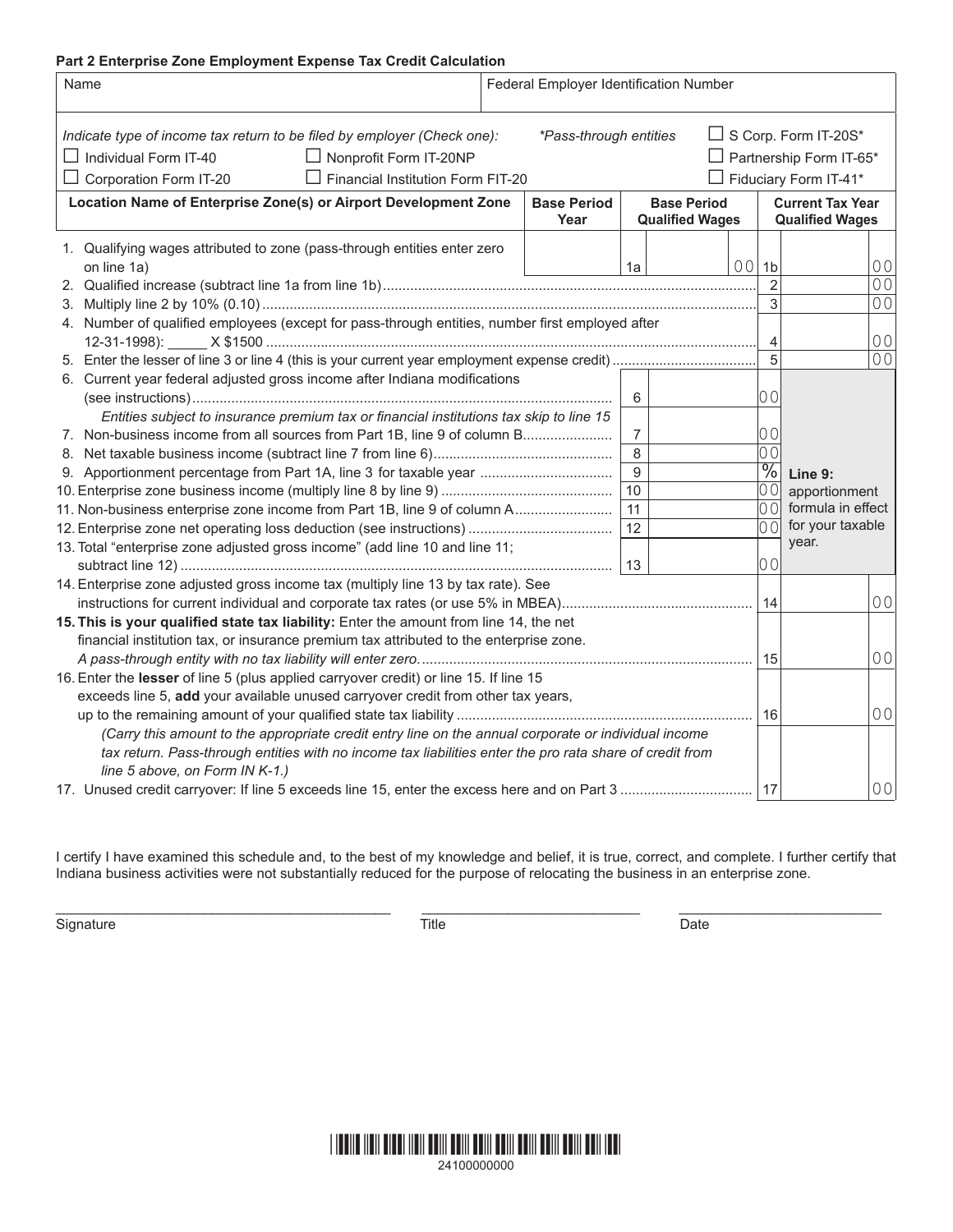# **Part 3 Employment Expense Tax Credit Carryover for Enterprise Zone Tax Liability**

| <b>Year of Credit</b>     | <b>Credit Carryback</b>    | <b>Period Ending</b> | <b>Qualified Tax Liability</b><br><b>Applied</b> | <b>Remaining Excess</b><br><b>Credit</b> |
|---------------------------|----------------------------|----------------------|--------------------------------------------------|------------------------------------------|
|                           | 3rd preceding tax year     |                      |                                                  |                                          |
|                           | 2nd preceding tax year     |                      |                                                  |                                          |
|                           | 1st preceding tax year     |                      |                                                  |                                          |
| <b>Amount of Excess</b>   |                            |                      |                                                  |                                          |
| <b>Credit from Part 2</b> | <b>Credit Carryforward</b> |                      |                                                  |                                          |
|                           | 1st following tax year     |                      | \$.                                              |                                          |
|                           | 2nd following tax year     |                      |                                                  |                                          |
|                           | 3rd following tax year     |                      |                                                  |                                          |
|                           | 4th following tax year     |                      |                                                  |                                          |
|                           | 5th following tax year     |                      |                                                  |                                          |
| <b>Location Name of</b>   | 6th following tax year     |                      |                                                  |                                          |
| <b>Enterprise Zone(s)</b> | 7th following tax year     |                      |                                                  |                                          |
|                           | 8th following tax year     |                      |                                                  |                                          |
|                           | 9th following tax year     |                      |                                                  |                                          |
|                           | 10th following tax year    |                      |                                                  |                                          |

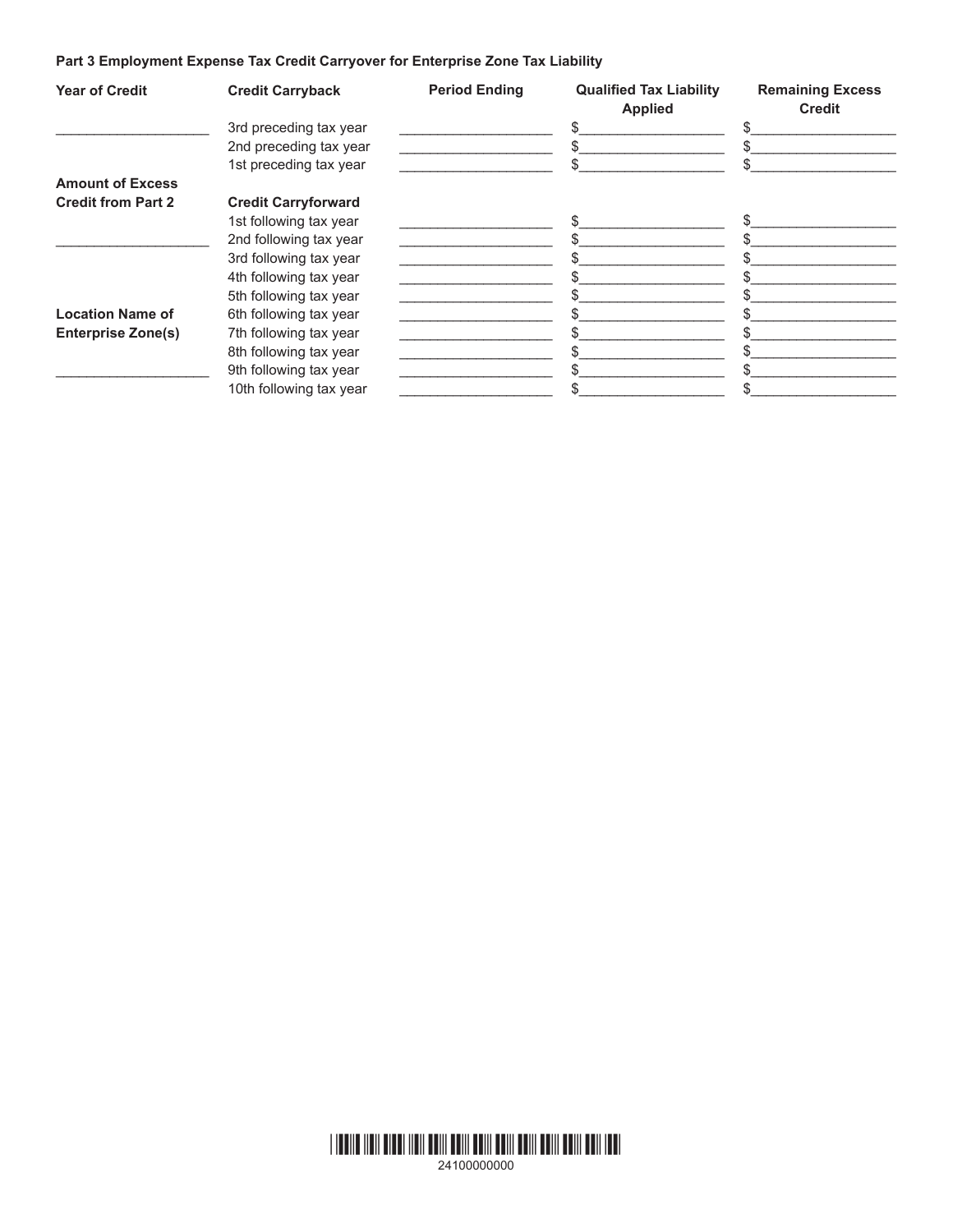# **Instructions for Completing Schedule EZ 1, 2, 3**

### **General Information**

Taxpayers doing business within an enterprise zone and remaining in good standing with the Indiana Economic Development Corporation (IEDC) may qualify for an adjusted gross income or financial institution tax credit. Use EZ schedules to determine the amount of income tax liability credit for qualified employment expense.

Part 1 A & B - Taxpayers with any business activity or income derived from sources both within and outside an enterprise zone may be required to allocate and apportion their income. Use designated Part 1A of Schedule EZ to determine the apportionment percentage for enterprise zone income. **Note:** A taxpayer is exempt from the allocation and apportionment provision if it:

- (1) Does not own, rent, or lease real property outside of an enterprise zone that is an integral part of its trade or business; and
- (2) Is not owned or controlled directly or indirectly by a taxpayer that owns, rents, or leases real property outside of an enterprise zone.

In such cases the taxpayer will attribute all income to the zone.

**Part 2 -** Use Part 2 of Schedule EZ to determine the tax credit for qualified increased enterprise zone employment expenditures. If the calculated employment expense credit exceeds the qualified state tax liability, you also must complete Part 3.

**Part 3 -** Use Part 3 of Schedule EZ to claim a carryover of employment expense credit and to record the remaining amount of unused credit.

The certification at the bottom of Part 1B must be signed by any taxpayer using either Part 1 or Part 2 of the schedule. Taxpayers doing business in more than 1 enterprise zone should complete a separate schedule for each zone if there are different base years. Refer to the detailed instructions for each part. For more information, see Income Tax Information Bulletin #66 at www.in.gov/dor/3650.htm.

### **Part 1A - Apportioned Enterprise Zone Adjusted Gross Income for Employment Expense Tax Credit**

If the income of a taxpayer is derived from sources both within and outside an enterprise zone, the adjusted gross income attributed to the zone must be determined by use of an apportionment formula unless written permission from the Indiana Department of Revenue is granted or the statute exempts the taxpayer.

**Line 1 (a) (b) (c) (d) - Receipts Factor:** The gross receipts factor is a fraction. The numerator is the total receipts of the taxpayer during the tax year, and the denominator is the total receipts of the taxpayer everywhere during the tax year. The numerator of the receipts factor must include all sales made in the zone, sales made from the zone to the United States government. Pursuant to IC 6-3-2-2(e) (2), for periods beginning prior to Jan. 1, 2016, include sales made from the zone to a state that does not have jurisdiction to tax the activities of the seller.

For purposes of the employment expense credit, the numerator will also contain intangible income attributed to Indiana, including interest from consumer and commercial loans, installment sales contracts, and credit/debit cards as prescribed under Indiana Code (IC) 6-3-2-2.2.

Total receipts include gross sales of real and tangible personal property less returns and allowances. Sales of tangible personal property are in a zone if the property is delivered or shipped to a purchaser within the zone regardless of the free on board (f.o.b.) point or other conditions of sale or if the property is shipped from an office, a store, a warehouse, a factory, or any other place of storage in a zone and the taxpayer is not taxable in the state of the purchaser.

Sales or receipts not specifically assigned above will be assigned as follows:

- (1) Gross receipts from the sale, rental, or leases of real property are in a zone if the real property is in the zone;
- (2) Gross receipts from the rental, lease, or licensing the use of tangible personal property are in a zone if the property is in the zone. If the property was both within and outside the zone during the tax year, the gross receipts are considered in the zone to the extent the property was used in the zone;
- (3) Gross receipts from intangible personal property are in a zone if the taxpayer's commercial domicile is in the zone and such property has not acquired a business situs elsewhere; and
- (4) Gross receipts from the performance of services are in a zone if the services are performed in the zone. If such services are performed partly within and partly outside the zone, part of the gross receipts from the performance of the services will be attributed to the zone based upon the ratio of direct costs incurred in the zone to the total direct costs of the services, unless the taxpayer can directly attribute the service to the zone.

**Sales to the United States Government:** The United States government is the purchaser when it makes direct payment to the seller. A sale to the U.S. government of tangible personal property is in a zone if it is shipped from an office, a store, a warehouse, or an other place of storage in the zone. Refer to the previous guidelines for sales other than tangible personal property if such sales are made to the U.S. government.

**Total Receipts:** Add receipts factor lines (a) through (d). Also enter receipts from everywhere in column B.

**Adjusted Receipts Percent Within Zone:** Divide the receipt total in column A by the total from column B.

Enter the result in line 1 of column C.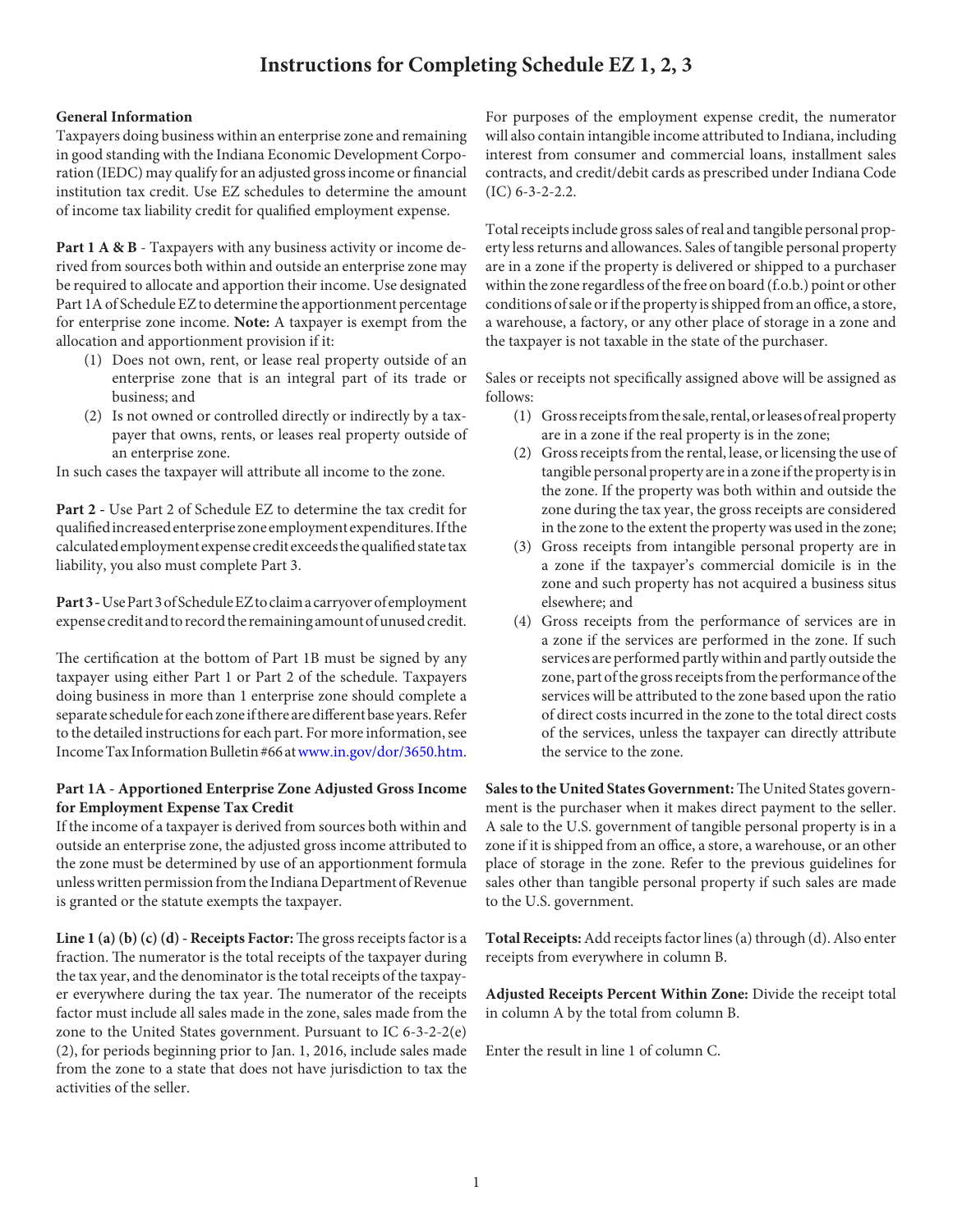## **Part 1 B - Allocated Non-business/Non-unitary Enterprise Zone Income for Employment Expense Tax Credit**

Complete this part if you are apportioning gross receipts and are excluding any income that is considered non-business income.

**Lines (1) and (2):** Interest (long-term) and dividends from non-business sources are allocable to an enterprise zone if the taxpayer's commercial domicile is in the zone. Dividends from foreign sales corporations (Foreign Sales Corporation (FSC) or Domestic International Sales Corporation (DISC)) are treated as business income and must be apportioned.

**Line (3):** Net capital gains or losses (sales price less acquisition cost) from the sale of non-business personal property are allocated to an enterprise zone if the property had its primary business location in the zone at the time of the sale or the taxpayer's commercial domicile is in the zone. Include net capital gain or loss from the sale or exchange of all real property located in an enterprise zone not used in the production of business income.

**Line (4):** Rents and royalties from tangible personal property are allocated to an enterprise zone if the property is located in the zone and is non-business related.

Gross rents and royalties from non-business-related tangible personal properties are allocated to an enterprise zone to the extent the property is located or utilized in the zone:

- (a) The extent of utilization is determined by multiplying the rents and royalties by a fraction. The numerator is the number of days of physical location of the property in the zone during the rental or royalty periods in the tax year. The denominator is the number of days of physical location of the property everywhere during the rental or royalty periods in the tax year.
- (b) Such rents and royalties are wholly allocated to an enterprise zone if the taxpayer's commercial domicile is in the zone.

**Line (5):** Patents and copyrights and royalties from intangible property not related to the production of business income are allocated to an enterprise zone to the extent they are utilized by the taxpayer in the zone or the taxpayer's commercial domicile is in the enterprise zone.

A patent is utilized in a zone to the extent the taxpayer employs it in production or other processing in the zone or produces a patented product in the zone.

A copyright is utilized in a zone to the extent printing or other publications originated in the zone.

**Line (6):** Enter other non-business income not provided for in lines 1 through 5. Explain other non-business income on a separate schedule and attach it to the return.

**Line (7):** Enter in column A apportioned Indiana income, as modified, from Form IT-65 Schedule IN K-1, and any portion of tiered partnership income attributed to the zone. Enter in column B the total non-unitary partnership and tiered partnership income reported on the federal return.

**Line (8):** Enter all related non-business expenses other than state income taxes.

**Line (9):** For net non-business and non-unitary partnership income or loss, add lines 1 through 7; subtract line 8 for each column.

# **Part 2 - Enterprise Zone Employment Expense Tax Credit Calculation**

IC 6-3-3-10 provides a credit against qualified state tax liability to certain enterprise zone employers. The credit is the lesser of 10% of the increase in wages paid to qualified employees or \$1,500 multiplied by the number of qualified employees. A qualified employee is an individual who:

- (1) Has a principal place of residence in the enterprise zone in which he or she is employed;
- (2) Performs services of which 90% are directly related to the conduct of the taxpayer's trade or business located in an enterprise zone;
- (3) Performs at least 50% of his or her service for the taxpayer in the zone; and
- (4) In the case of an individual who is employed by a taxpayer that is a pass-through entity, was first employed by the taxpayer after Dec. 31, 1998.

Except for employers who are defined as pass-through entities, an increase in wages is determined by subtracting wages paid to employees that could qualify in the base year from wages paid to qualified employees in the current tax year. The base year is the 12-month period immediately preceding the month in which an enterprise zone is established. Divide the annual base period qualified EZ employee wages by 12 to find the monthly base period wages.

Taxpayers whose tax years do not coincide with the designation of an enterprise zone must prorate their qualified wages for the period after designation. For the year in which an enterprise zone is designated, fiscal year taxpayers should prorate their qualified wages.

| <b>Enterprize Zone</b>          | <b>Base Year</b>                 |
|---------------------------------|----------------------------------|
| <b>Bedford</b>                  | 12 months preceding Feb. 1, 1993 |
| Bloomington                     | 12 months preceding Feb. 1, 1992 |
| Connersville                    | 1994                             |
| East Chicago                    | 1988                             |
| Elkhart                         | 1998                             |
| Evansville                      | 2003                             |
| Ft. Harrison Reuse<br>Authority | 12 months preceding Dec.1, 1997  |
| Ft. Wayne                       | 2003                             |
| Frankfort                       | 2002                             |
| Hammond                         | 1984                             |
| <b>Jeffersonville</b>           | 1999                             |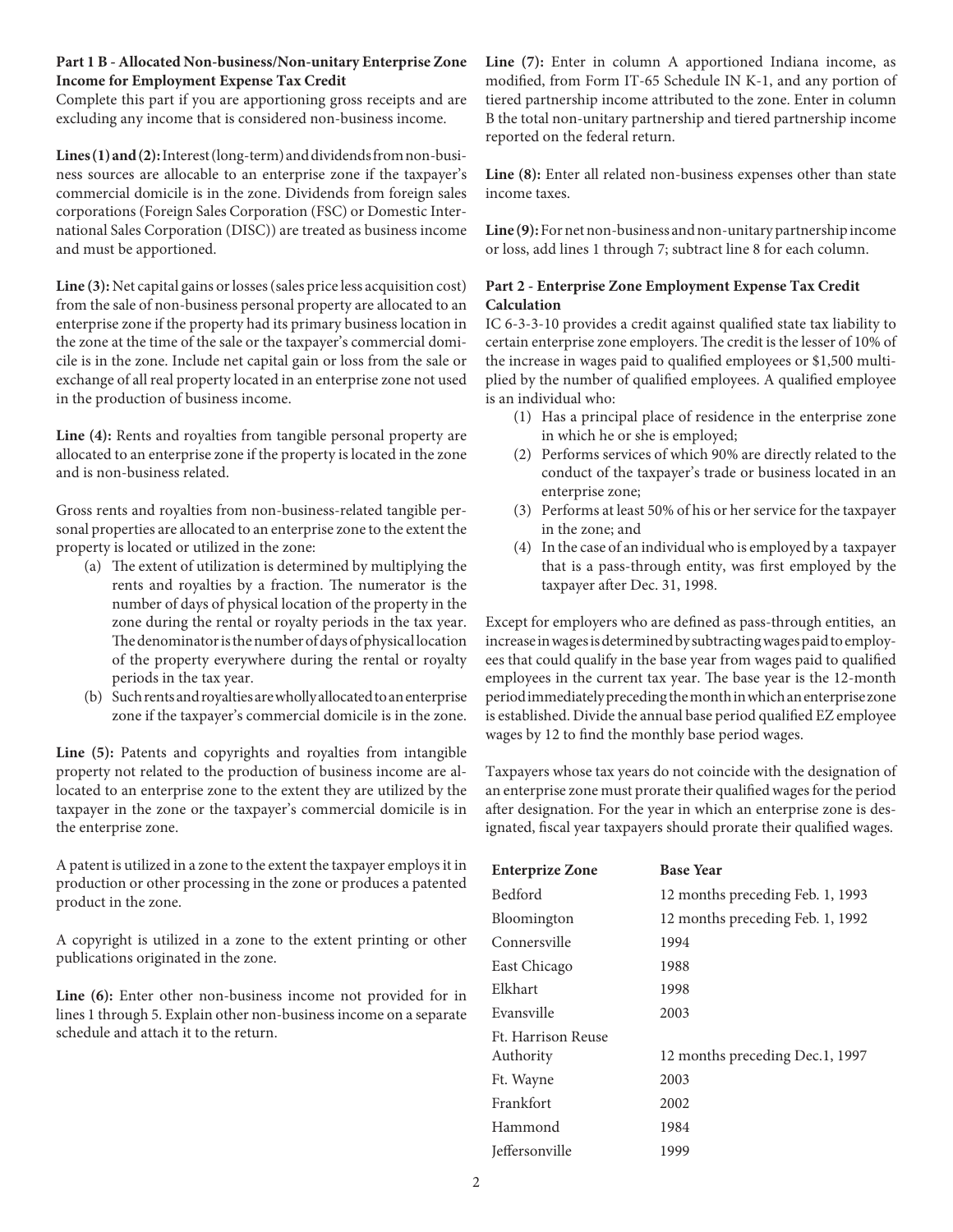| Lafayette            | 12 months preceding Feb. 1, 1993 |
|----------------------|----------------------------------|
| La Porte             | 2001                             |
| Michigan City        | 2003                             |
| Mitchell             | 2000                             |
| New Albany           | 1999                             |
| Portage              | 2000                             |
| Richmond             | 2004                             |
| River Ridge Develop- |                                  |
| ment Authority       | 12 months preceding Feb. 1, 1998 |
| Salem                | 2002                             |
| South Bend           | 2004                             |
| Vincennes            | 2001                             |

Qualified state tax liability means each taxpayer's total income or financial institution tax liability incurred under:

- (1) IC 6-3-1 through 6-3-7 (state adjusted gross income tax) with respect to enterprise zone adjusted gross income;
- (2) IC 27-1-18-2 (insurance premiums tax) with respect to enterprise zone insurance premiums; and
- (3) IC 6-5.5 (financial institutions tax) as computed after the application of the credits that, under IC 6-3.1-1-2, are to be applied before this credit.

Pass-through entity means a:

- (1) Corporation that is exempt from adjusted gross income tax under IC 6-3-2-2.8(2) (S corporation);
- (2) Trust;
- (3) Limited liability company; or
- (4) Partnership.

If a pass-through entity is entitled to a credit but does not have a state tax liability against which the tax credit may be applied, an individual who is a shareholder, partner, beneficiary, or member of the pass-through entity is entitled to a pro rata share of the computed tax credit.

If the credit exceeds the taxpayer's qualified state tax liability for the taxable year, the taxpayer can carry any excess credit back 3 years and forward up to 10 years until the enterprise zone terminates. **Caution:** An eligible enterprise zone employer for purposes of the employment expense credit cannot be a governmental agency or nonprofit organization (with no unrelated tax liability).

For additional information, get Income Tax Information Bulletin #66 at www.in.gov/dor/3650.htm.

Contact the Indiana Economic Development Corporation, 1 N. Capitol Ave., Suite 700, Indianapolis, IN, 46204, or visit their website at www.iedc.in.gov for more information.

**Line 1:** Enter base period year. For a pass-through entity, enter 1999. Enter on line 1a the amount of base period wages paid; except for pass-through entities, base period wages will be 0. Enter on line 1b the amount of wages paid to qualified employees during the current year. However, pass-through entities must enter the amount of wages paid to only qualified employees, newly hired since 1999, during the current tax year. Wages paid to otherwise qualified employees who were already employed by the pass-through entity before Jan. 1, 1999, may not be included.

**Line 3:** Enter a figure based on the number of qualified employees during the tax year. Caution: Employers who are pass-through entities may count only those qualified employees who were first employed by the entity after Dec. 31, 1998.

**Line 6:** Taxable income, for purposes of the credit, is federal taxable income (before net operating loss deduction) with all applicable Indiana modifications. However, an S corporation with passive income or built-in gains tax liability must enter the amount computed on Schedule B of Form IT-20S. Employers not subject to the apportionment and/or allocation method of computing zone income should disregard lines 7 through 12 and enter Indiana net taxable adjusted gross income from zone sources on lines 6 and 13. Domestic insurance companies paying insurance premium tax, financial institutions, and pass-through entities with no tax liabilities must enter 0 and go on to line 15.

**Line 12:** Taxpayers whose Indiana adjusted gross income is totally eliminated by a net operating loss deduction will have no enterprise zone adjusted gross income tax and should enter 0 on line 14. Taxpayers whose Indiana adjusted gross income is partially offset by a net operating loss deduction must determine the portion of the loss attributable to an enterprise zone source. Separately complete the apportionment Schedule EZ, Part 1 applicable to the loss year. Multiply the remaining net operating loss deduction used in the current year by this percentage, and enter the product on line 12 as a positive figure.

**Line 14:** Multiply line 13 by the appropriate tax rate. Individual income tax rate is 3.23% effective for tax years beginning Jan. 1, 2017.

A corporation or an entity doing business in Indiana is subject to the corporate adjusted gross income tax (AGIT). The corporate AGIT tax rate is as follows:

After June 30, 2015, and before July 1, 2016 6.5%

- After June 30, 2016, and before July 1, 2017 6.25%
- After June 30, 2017, and before July 1, 2018 6.0%

After June 30, 2018, and before July 1, 2019 5.75%

After June 30, 2019, and before July 1, 2020 5.5%

After June 30, 2020, and before July 1, 2021 5.25%

After June 30, 2021, 4.9%